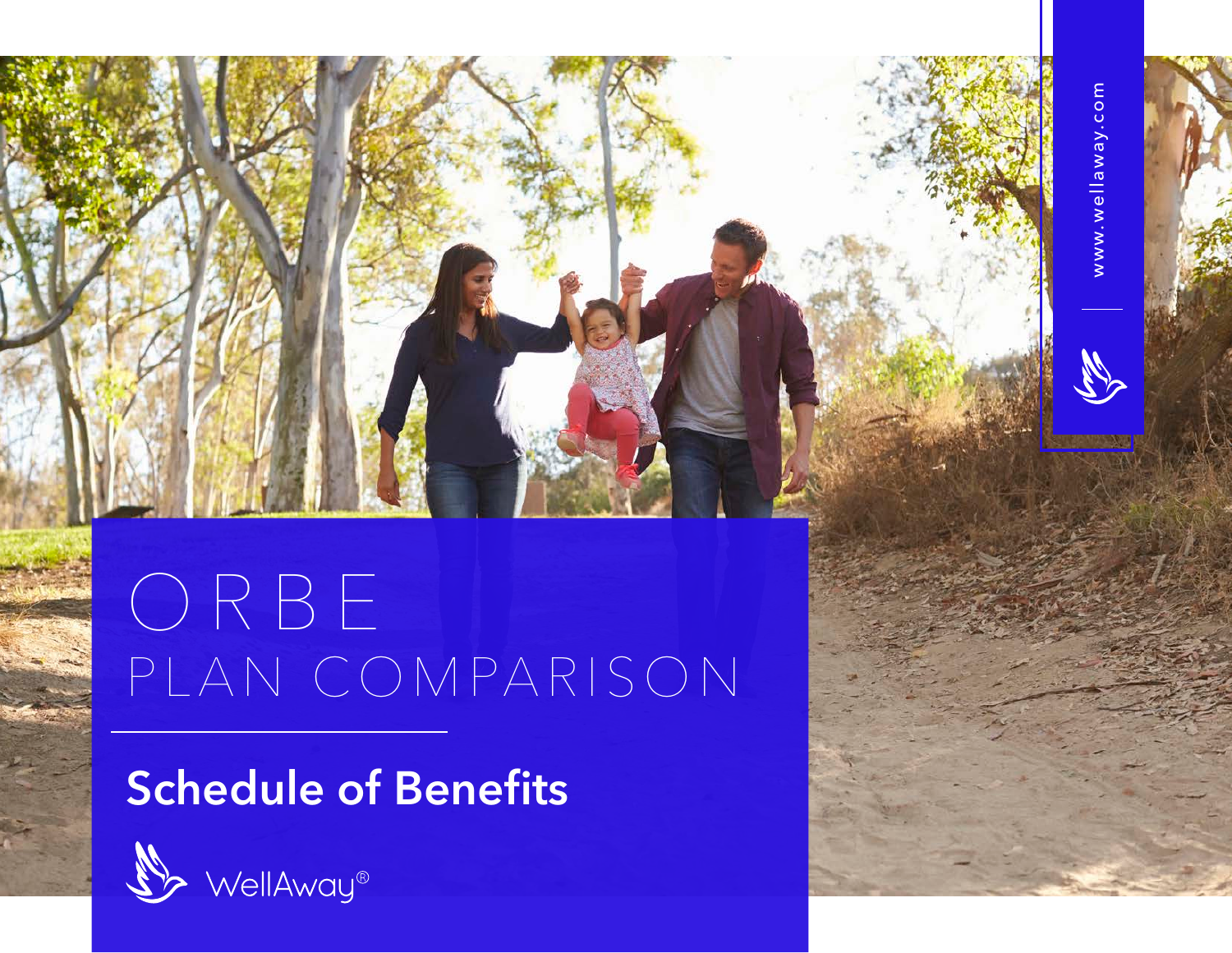**All benefits are subject to Usual, Reasonable and Customary Fees. Contact us and our ConciergeCare team will help you locate the most appropriate Select Provider for you and assist you in scheduling an appointment.**

#### **DEDUCTIBLE OPTIONS**

This product features deductible options of \$0, \$500, \$1,000, \$2,000, \$5,000, giving you control over your premium. The deductible is waived in case of accident.

**Zone 1** Worldwide (including the USA)

**Zone 2** Worldwide (excluding: USA, Bahamas, Bermuda, Brazil, Canada, China, Hong Kong, Japan, Panama, Singapore, Switzerland, and United Kingdom.)

- **• We always recommend that you use a Select Provider for all medical services, treatments, and procedures. The use of a Select Provider will keep your excess Usual, Reasonable and Customary amounts to a minimum. If you do not choose a Select Provider, you will be responsible for any amounts in excess of Usual, Reasonable and Customary.**
- **•** When an In-Network/Select Provider is not available within a 50-mile radius of your local residence, claims will be reimbursed at the applicable In-Network/Select Provider Network **amount as specified under your Summary of Benefits.**
- **• Coverage of pre-existing conditions may be available upon medical underwriting and application approval by WellAway Limited.**
- **• Benefits are shown per person, per policy year.**
- **• To reduce your cost contact your ConciergeCare counselor to help you determine the right select provider.**
- **• Any payment or benefits under the ORBE product paid by the CFE or French Social Security (or an equivalent government program, public or private body in France or abroad), will be deducted from the reimbursement paid by WellAway.**

- Maximum amounts apply to certain services.  $\bullet$
- Pre-authorization is required for certain services. Please refer to the terms and conditions of the Policy.
- When going to out-of-network providers in the USA, the member will be responsible for 50% of the allowable charges.
- You have access to special claims and administrative services within the  $\bullet$ USA. We provide you with access to more than 650,000 facilities, doctors, osteopaths and outpatient services via our provider network.

#### **USA Benefits Available with Zone 1 Worldwide Benefits Available with Zone 1 & 2**

- Maximum amounts apply to certain services.
- All benefits are subject to Usual, Reasonable and Customary Fees based on the geographic location where services are rendered.
- $\bullet$ Pre-authorization is required for certain services. Please refer to the terms and conditions of the Policy.
- $\bullet$ Guarantee of Payment available upon hospital discretion to accept payment from WellAway Limited.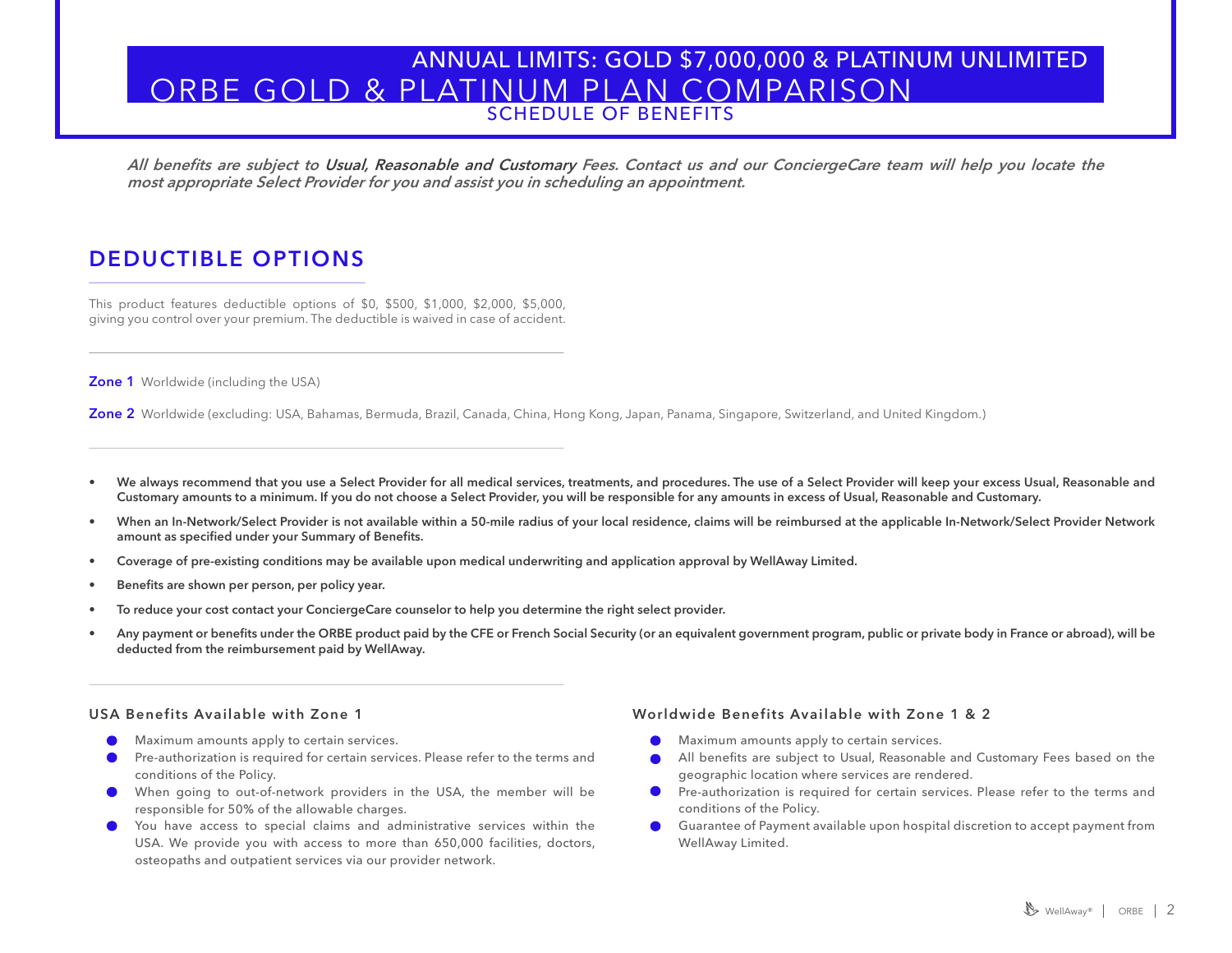**All benefits are subject to Usual, Reasonable and Customary Fees. Contact us and our ConciergeCare team will help you locate the most appropriate Select Provider for you and assist you in scheduling an appointment.**

**PLATINUM**

**GOLD**

#### **WELLNESS PREVENTIVE**

#### **Worldwide Benefits Zone 1 & 2 Worldwide Benefits Zone 1 & 2 GOLD PLATINUM PLATINUM GOLD USA Benefits Zone 1 USA Benefits Zone 1 Select/In-network provider Select/In-network provider Out-of-network provider Out-of-network provider HOSPITALIZATION AND SURGERY 100% 100% 100% 100% 100% 100% 100% 100% 100% 100% 100% 100% 50% 50% 50% 50% 50% 50%** up to \$5,000 per day up to \$1,000 per day 1st day paid in full at average cost, private or semi-private. After 1st day, private or semiprivate room up to \$2,000 per day **Hospitalization (inpatient)\*** (room & board, miscellaneous room services) **In-hospital advanced diagnostic services Parent accommodation** (e.g., MRI, CT scans, nuclear imaging) for an insured person under 18 years old **Wellness physical examination\* Wellness physical examination Adult: Child: Wellness preventive screening - Female\* Wellness preventive screening - Male\* Every 2 years**: Wellness physical examinations office visit, lab work, hearing examinations **Every year**: wellness physical examinations, office visit, health history, development assessment, physical and hearing examinations, age related diagnostic tests, vaccination and immunization Papanicolaou (PAP) screening (**1 per year**) Mammogram (eligible age: 40 years and over, **1 per year**) Bone density test (eligible age: 45 and over, **every 5 years**) Colonoscopy (eligible age: 50 years and over, **every 5 years**) PSA screening test (eligible age: 50 years and over, **1 per year**) Colonoscopy (eligible age: 50 years and over**, every 5 years**) **Worldwide Benefits Zone 1 & 2 Worldwide Benefits Zone 1 & 2 USA Benefits Zone 1 USA Benefits Zone 1 Out-of-network provider Out-of-network provider Select/In-network provider Select/In-network provider** up to \$3,000 per person up to \$3,000 per person **100% 100% Not 100% 100% Covered Not Covered DEDUCTIBLE WAIVED**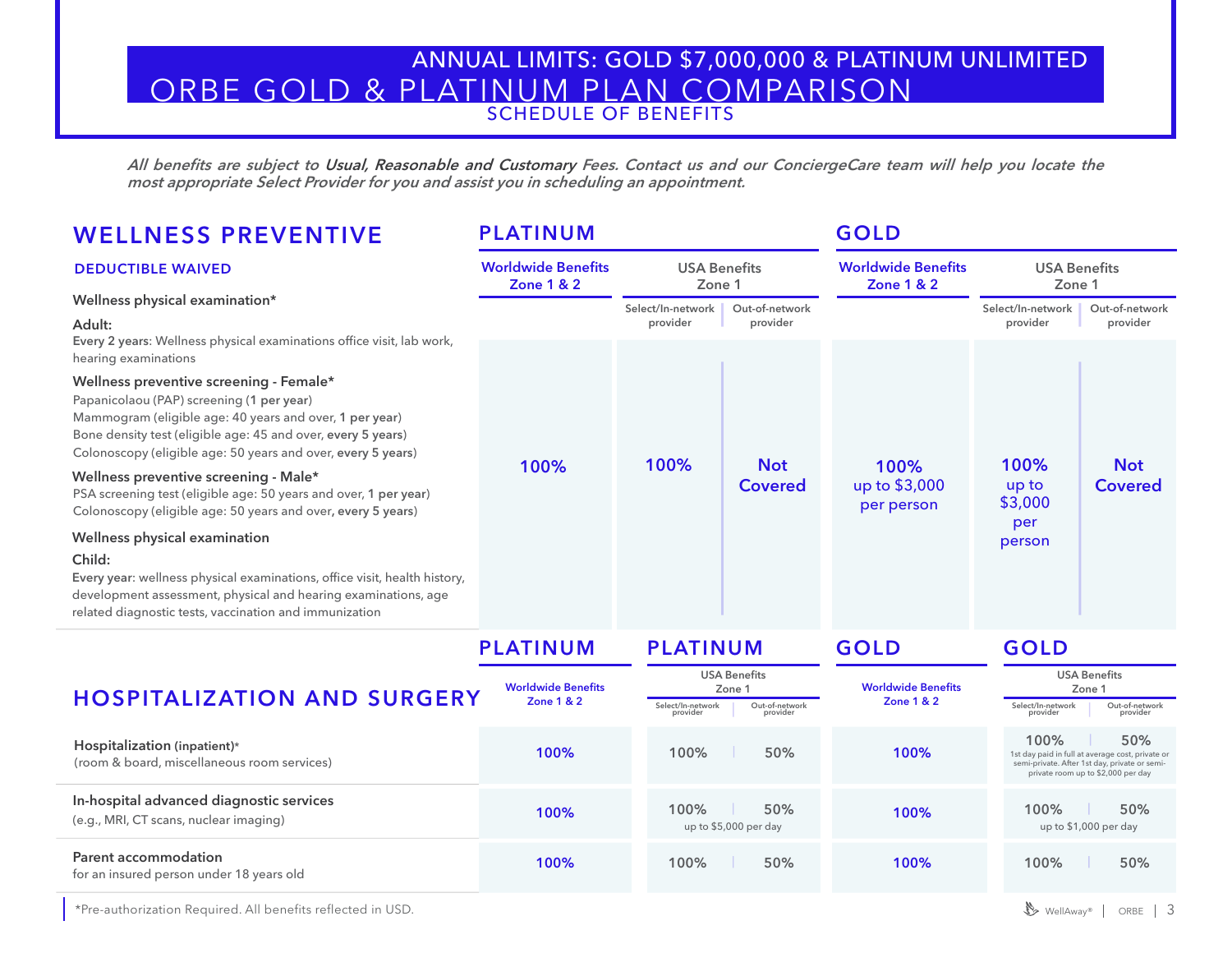**All benefits are subject to Usual, Reasonable and Customary Fees. Contact us and our ConciergeCare team will help you locate the most appropriate Select Provider for you and assist you in scheduling an appointment.**

#### **HOSPITALIZATION AND SURGERY**

|                                                                                                              | <b>PLATINUM</b>                                    | <b>PLATINUM</b>                                             | <b>GOLD</b>                                                                    | <b>GOLD</b>                                                                        |
|--------------------------------------------------------------------------------------------------------------|----------------------------------------------------|-------------------------------------------------------------|--------------------------------------------------------------------------------|------------------------------------------------------------------------------------|
|                                                                                                              | <b>Worldwide Benefits</b><br><b>Zone 1 &amp; 2</b> | <b>USA Benefits</b><br>Zone 1                               | <b>Worldwide Benefits</b>                                                      | <b>USA Benefits</b><br>Zone 1                                                      |
|                                                                                                              |                                                    | Out-of-network<br>provider<br>Select/In-network<br>provider | <b>Zone 1 &amp; 2</b>                                                          | Select/In-network<br>provider<br>Out-of-network<br>provider                        |
| Routine x-ray and lab tests                                                                                  | 100%                                               | 100%<br>50%                                                 | 100%                                                                           | 100%<br>50%                                                                        |
| Intensive care unit<br>(limited to 180 days per policy year)                                                 | 100%                                               | 100%<br>50%                                                 | 100%                                                                           | 100%<br>50%                                                                        |
| Physician & osteopath services (inpatient)<br>(limited to 1 per day, per specialty when medically necessary) | 100%                                               | 100%<br>50%                                                 | 100%                                                                           | 100%<br>50%                                                                        |
| Rehabilitation (inpatient)*                                                                                  | 100%<br>30 day limit per policy year               | 100%<br>50%<br>30 day limit per policy year                 | 100%<br>30 day limit per policy year                                           | 100%<br>50%<br>30 day limit per policy year                                        |
| Renal failure dialysis (inpatient)*                                                                          | 100%                                               | 100%<br>50%                                                 | 100%<br>up to \$100,000 per policy year                                        | 100%<br>50%<br>up to \$100,000 per policy year                                     |
| Hospice or palliative care                                                                                   | 100%                                               | 100%<br>50%                                                 | 100%<br>up to \$50,000 or 90 days<br>per policy year whichever<br>occurs first | 100%<br>50%<br>up to \$50,000 or 90 days per<br>policy year whichever occurs first |
| Pre-admission testing<br>(must be performed 3-5 days in advance)                                             | 100%                                               | 100%<br>50%                                                 | 100%                                                                           | 100%<br>50%                                                                        |
| Oncology treatment*<br>(includes chemotherapy, radiation and breast reconstruction)                          | 100%                                               | 100%<br>50%                                                 | 100%                                                                           | 100%<br>50%                                                                        |
| Reconstructive surgery*<br>(due to illness or injury)                                                        | 100%                                               | 50%<br>100%                                                 | 100%                                                                           | 100%<br>50%                                                                        |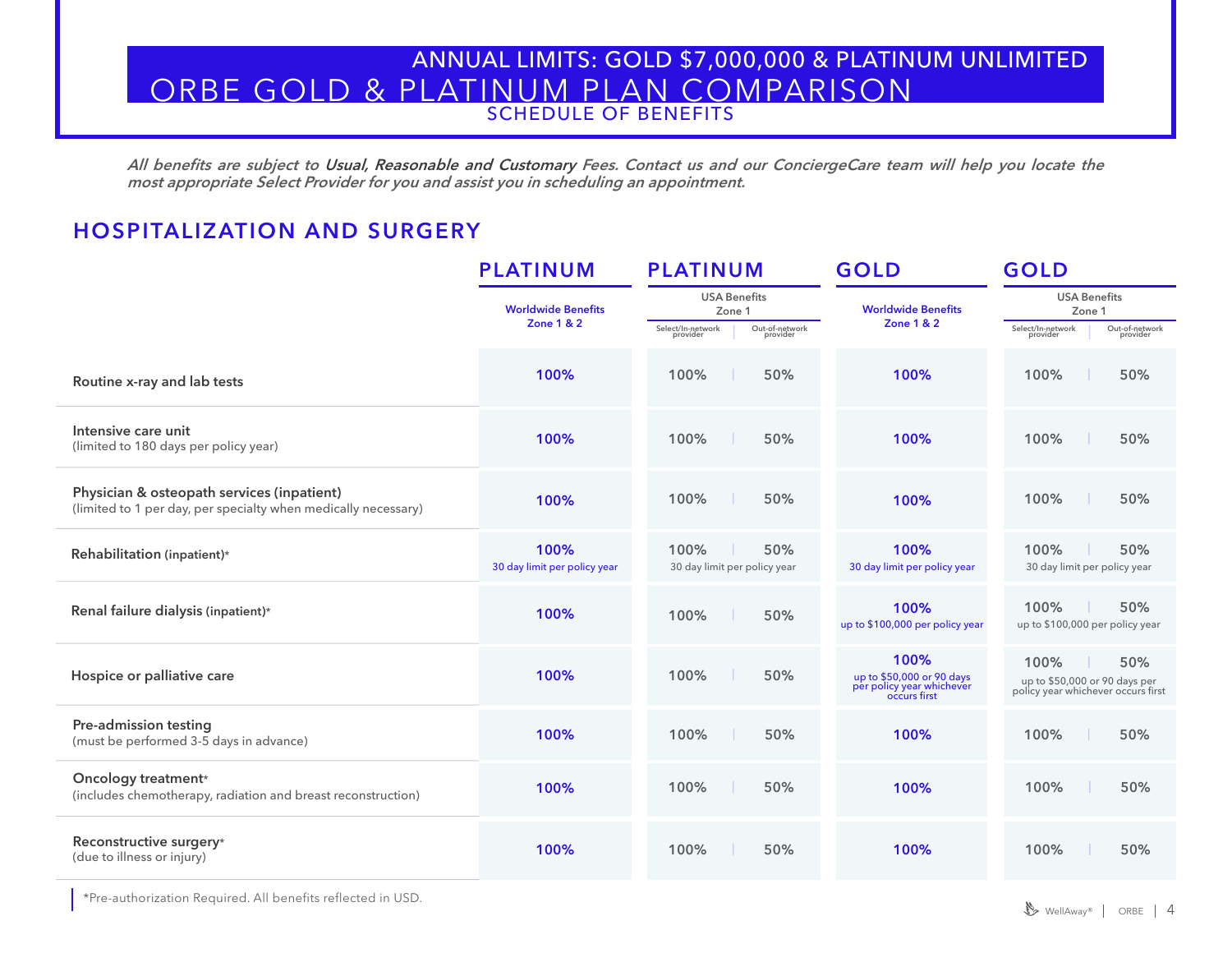**All benefits are subject to Usual, Reasonable and Customary Fees. Contact us and our ConciergeCare team will help you locate the most appropriate Select Provider for you and assist you in scheduling an appointment.**

#### **HOSPITALIZATION AND SURGERY**

|                                                                                                                                             | <b>PLATINUM</b>                      | <b>PLATINUM</b>                                             | <b>GOLD</b>                          | <b>GOLD</b>                                                 |  |
|---------------------------------------------------------------------------------------------------------------------------------------------|--------------------------------------|-------------------------------------------------------------|--------------------------------------|-------------------------------------------------------------|--|
|                                                                                                                                             | <b>Worldwide Benefits</b>            | <b>USA Benefits</b><br>Zone 1                               | <b>Worldwide Benefits</b>            | <b>USA Benefits</b><br>Zone 1                               |  |
|                                                                                                                                             | <b>Zone 1 &amp; 2</b>                | Out-of-network<br>provider<br>Select/In-network<br>provider | <b>Zone 1 &amp; 2</b>                | Out-of-network<br>provider<br>Select/In-network<br>provider |  |
| Surgical appliance and prosthesis<br>(covered for devices which are an integral part of the surgical<br>procedure when medically necessary) | 100%                                 | 100%<br>50%                                                 | 100%                                 | 100%<br>50%                                                 |  |
| Surgeon fees*                                                                                                                               | 100%                                 | 100%<br>50%                                                 | 100%                                 | 100%<br>50%                                                 |  |
| Miscellaneous equipment and supplies                                                                                                        | 100%                                 | 100%<br>50%                                                 | 100%                                 | 100%<br>50%                                                 |  |
| Organ transplant*<br>Maximum benefit 2 per lifetime                                                                                         | 100%                                 | 100%<br>50%                                                 | 100%<br>\$50,000                     | 100%<br>50%<br>\$50,000                                     |  |
| Inpatient psychiatric / psychotherapy*                                                                                                      | 100%<br>30 day limit per policy year | 100%<br>50%<br>30 day limit per policy year                 | 100%<br>10 day limit per policy year | 100%<br>50%<br>10 day limit per policy year                 |  |
| Ambulatory surgical facility*                                                                                                               | 100%                                 | 100%<br>50%                                                 | 100%                                 | 100%<br>50%                                                 |  |

#### **OUTPATIENT CARE**

| Outpatient psychiatric visit / psychotherapist visit                                                                              | 100%<br>25 visits per policy year | 100%<br>50%<br>25 visits per policy year | 100%<br>10 visits per policy year | 100%<br>50%<br>10 visits per policy year |
|-----------------------------------------------------------------------------------------------------------------------------------|-----------------------------------|------------------------------------------|-----------------------------------|------------------------------------------|
| Primary care visit includes physicians, osteopaths and dietitians<br>Dietitian visits limited to 10 (only if medically necessary) | 100%                              | 100%<br>50%                              | 100%                              | 100%<br>50%<br>\$150 per visit           |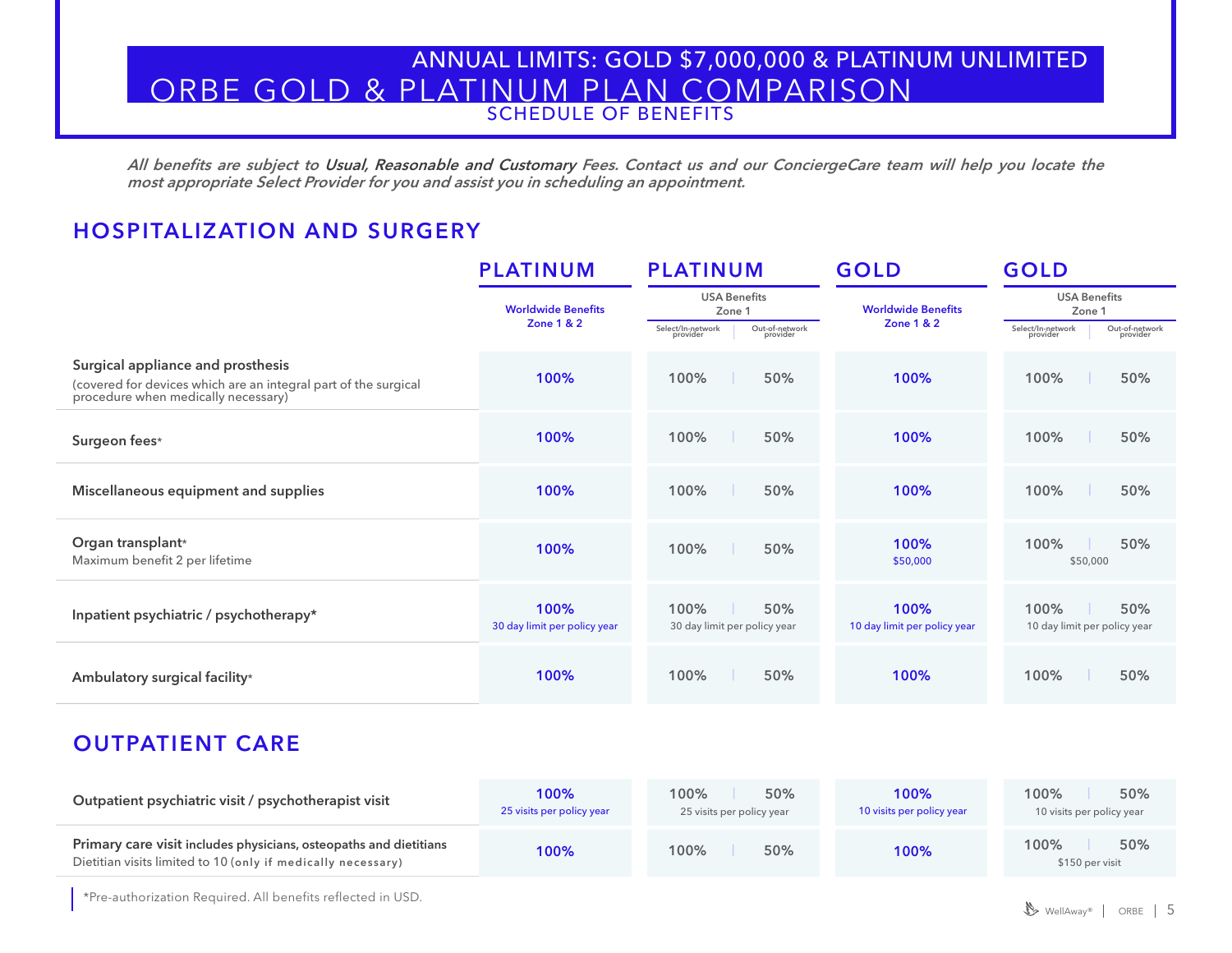**All benefits are subject to Usual, Reasonable and Customary Fees. Contact us and our ConciergeCare team will help you locate the most appropriate Select Provider for you and assist you in scheduling an appointment.**

#### **OUTPATIENT CARE**

|                                                                                                                                                                                                                                                | <b>PLATINUM</b><br><b>PLATINUM</b>                           |                                                                                              | <b>GOLD</b>                                                         | <b>GOLD</b>                                                                                  |
|------------------------------------------------------------------------------------------------------------------------------------------------------------------------------------------------------------------------------------------------|--------------------------------------------------------------|----------------------------------------------------------------------------------------------|---------------------------------------------------------------------|----------------------------------------------------------------------------------------------|
|                                                                                                                                                                                                                                                | <b>Worldwide Benefits</b><br><b>Zone 1 &amp; 2</b>           | <b>USA Benefits</b><br>Zone 1<br>Out-of-network<br>Select/In-network<br>provider<br>provider | <b>Worldwide Benefits</b><br><b>Zone 1 &amp; 2</b>                  | <b>USA Benefits</b><br>Zone 1<br>Out-of-network<br>Select/In-network<br>provider<br>provider |
| <b>Adult Immunizations</b><br>Diphtheria, Hepatitis A, Hepatitis B, Herpes Zoster, Human<br>Papillomavirus (HPV), Influenza (flu shot), Measles, Meningococcal,<br>Mumps, Pertussis, Pneumococcal, Rubella, Tetanus, Varicella<br>(Chickenpox) | 100%<br>up to \$600 per policy year                          | 100%<br>50%<br>up to \$600 per policy year                                                   | 100%<br>up to \$300 per policy year                                 | 100%<br>50%<br>up to \$300 per policy year                                                   |
| Alternative medicine<br>(acupuncture, chiropractic, homeopathy,<br>herbalism, cryotherapy, dietetics)                                                                                                                                          | 100%<br>Limited to 10 visits                                 | 100%<br>50%<br>Limited to 10 visits                                                          | 100%<br>up to \$100 per session<br>limited to \$500 per policy year | 100%<br>50%<br>up to \$100 per session<br>limited to \$500 per policy year                   |
| Podiatry                                                                                                                                                                                                                                       | 100%<br>up to \$300 per session<br>15 visits per policy year | 100%<br>50%<br>up to \$300 per session<br>15 visits per policy year                          | 100%<br>up to \$100 per session<br>5 visits per policy year         | 100%<br>50%<br>up to \$100 per session<br>5 visits per policy year                           |
| Specialist visit includes physicians and osteopaths<br>(only if medically necessary)                                                                                                                                                           | 100%                                                         | 100%<br>50%                                                                                  | 100%                                                                | 100%<br>50%<br>\$300 per visit                                                               |
| Durable medical equipment*<br>(including hearing aids)                                                                                                                                                                                         | 100%                                                         | 100%<br>50%                                                                                  | 100%                                                                | 100%<br>50%<br>limited to \$1,500 per policy year                                            |
| Allergy testing & treatment*<br>(includes injections for allergies)                                                                                                                                                                            | 100%                                                         | 100%<br>50%<br>up to \$600 per year                                                          | 100%                                                                | 100%<br>50%<br>up to \$600 per year                                                          |
| <b>Basic diagnostic services</b><br>(when performed in a free-standing non-hospital facility,<br>laboratory tests, x-rays, ultrasounds, EKG)                                                                                                   | 100%                                                         | 100%<br>50%                                                                                  | 100%                                                                | 100%<br>50%                                                                                  |
| Advanced diagnostic and imaging services*<br>(when performed in a free-standing non hospital facility,<br>e.g., MRI, CT scans, PET scans, MRA, nuclear imaging)                                                                                | 100%                                                         | 100%<br>50%                                                                                  | 100%                                                                | 100%<br>50%<br>up to \$5,000 per policy year                                                 |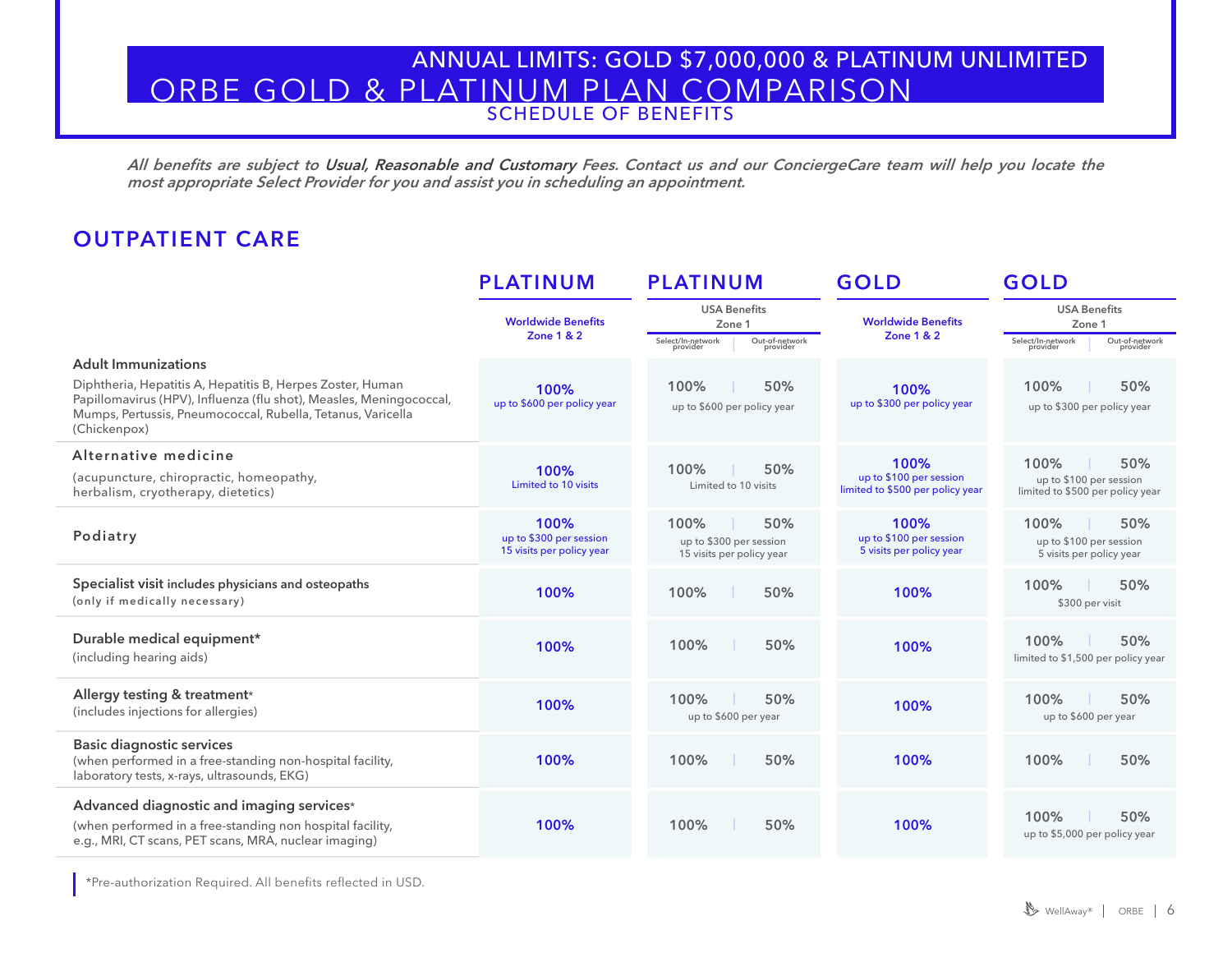**All benefits are subject to Usual, Reasonable and Customary Fees. Contact us and our ConciergeCare team will help you locate the most appropriate Select Provider for you and assist you in scheduling an appointment.**

### **OUTPATIENT CARE**

|                                                                                                    | <b>PLATINUM</b>                                              | <b>PLATINUM</b>                                              | <b>GOLD</b>                                                  | <b>GOLD</b>                                                  |  |
|----------------------------------------------------------------------------------------------------|--------------------------------------------------------------|--------------------------------------------------------------|--------------------------------------------------------------|--------------------------------------------------------------|--|
|                                                                                                    | <b>Worldwide Benefits</b>                                    | <b>USA Benefits</b><br>Zone 1                                | <b>Worldwide Benefits</b>                                    | <b>USA Benefits</b><br>Zone 1                                |  |
|                                                                                                    | <b>Zone 1 &amp; 2</b>                                        | Out-of-network<br>provider<br>Select/In-network<br>provider  | <b>Zone 1 &amp; 2</b>                                        | Out-of-network<br>provider<br>Select/In-network<br>provider  |  |
| Outpatient therapeutic services                                                                    | 100%                                                         | 100%<br>50%                                                  | 100%                                                         | 100%<br>50%                                                  |  |
| (physical, occupational, speech, pulmonary & cardiac<br>therapy - treatment plan must be provided) | up to \$170 per session, max<br>35 sessions per policy year. | up to \$170 per session, max<br>35 sessions per policy year. | up to \$100 per session, max<br>25 sessions per policy year. | up to \$100 per session, max<br>25 sessions per policy year. |  |
| Home health care*                                                                                  | 100%                                                         | 100%<br>50%                                                  | 100%                                                         | 100%<br>50%                                                  |  |
| (care must begin immediately following your hospital stay of no<br>less than 3 days)               | Max 90 days per policy year<br>following hospital discharge  | Max 90 days per policy year<br>following hospital discharge  | Max 30 days per policy year<br>following hospital discharge  | Max 30 days per policy year<br>following hospital discharge  |  |
| Outpatient renal failure dialysis*                                                                 | 100%                                                         | 100%<br>50%                                                  | 100%                                                         | 50%<br>100%                                                  |  |
|                                                                                                    | \$100,000 limit per policy year                              | \$100,000 limit per policy year                              | \$25,000 limit per policy year                               | \$25,000 limit per policy year                               |  |

#### **EMERGENCY AND URGENT CARE**

| <b>Emergency ground ambulance</b><br>(limited to one way trip)                                                                      | 100%                                  | 100%<br>100%                                 | 100%                                | 100%<br>100%                               |
|-------------------------------------------------------------------------------------------------------------------------------------|---------------------------------------|----------------------------------------------|-------------------------------------|--------------------------------------------|
| Emergency medical services / emergency room                                                                                         | 100%                                  | 100%<br>100%                                 | 100%                                | 100%<br>100%                               |
| Urgent care clinic / facility                                                                                                       | 100%                                  | 100%<br>50%                                  | 100%                                | 50%<br>100%                                |
| <b>Emergency dental treatment</b><br>(due to accident or injury to sound natural teeth and treated within<br>24 hours of the event) | 100%<br>up to \$1,000 per policy year | 100%<br>50%<br>up to \$1,000 per policy year | 100%<br>up to \$500 per policy year | 50%<br>100%<br>up to \$500 per policy year |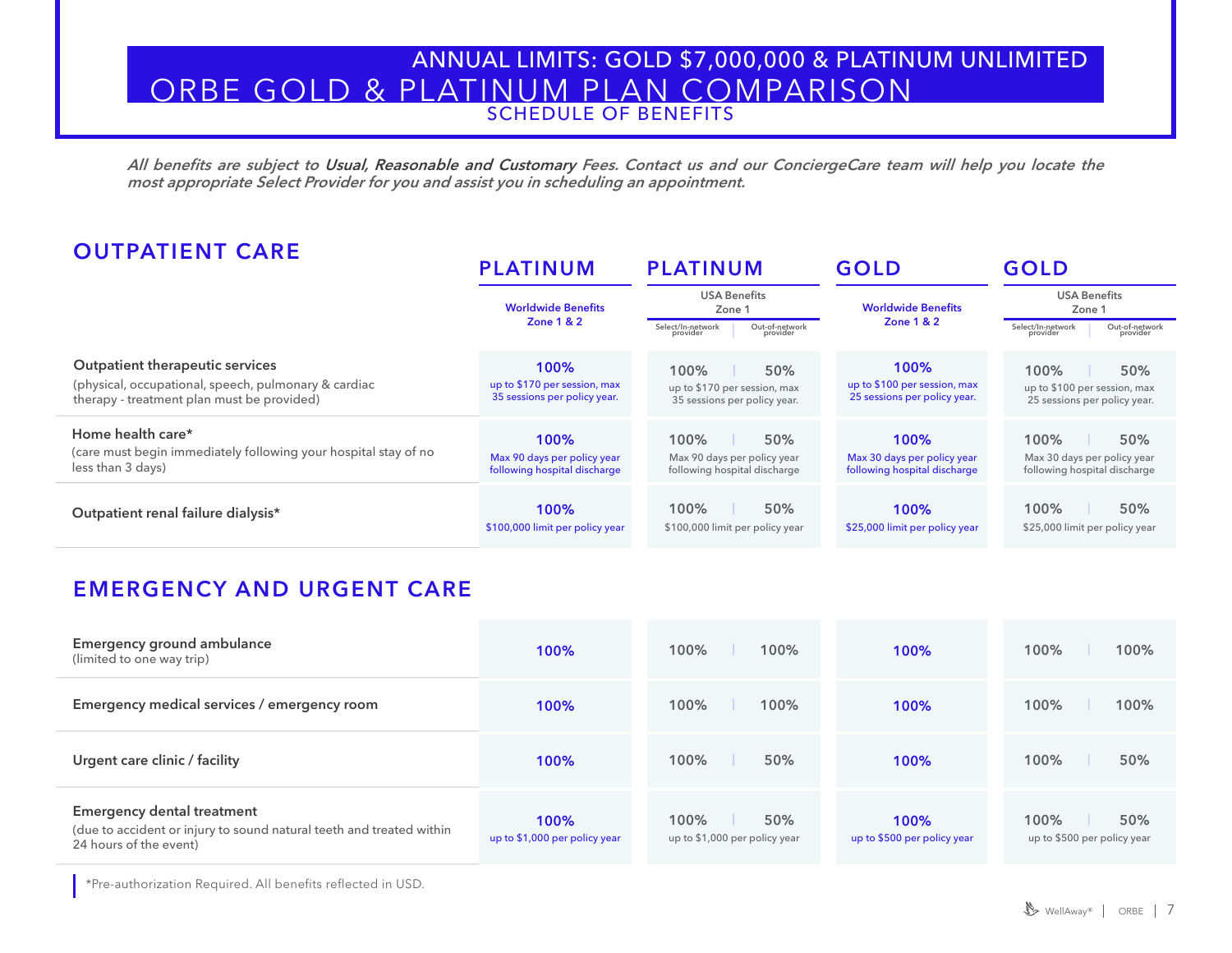**All benefits are subject to Usual, Reasonable and Customary Fees. Contact us and our ConciergeCare team will help you locate the most appropriate Select Provider for you and assist you in scheduling an appointment.**

#### **PRESCRIPTION DRUGS**

|                                                                                                                                                                                                                                       | <b>PLATINUM</b>                                    | <b>PLATINUM</b>                                             | <b>GOLD</b>               | <b>GOLD</b>                                                 |  |
|---------------------------------------------------------------------------------------------------------------------------------------------------------------------------------------------------------------------------------------|----------------------------------------------------|-------------------------------------------------------------|---------------------------|-------------------------------------------------------------|--|
|                                                                                                                                                                                                                                       | <b>Worldwide Benefits</b><br><b>Zone 1 &amp; 2</b> | <b>USA Benefits</b><br>Zone 1                               | <b>Worldwide Benefits</b> | <b>USA Benefits</b><br>Zone 1                               |  |
|                                                                                                                                                                                                                                       |                                                    | Out-of-network<br>provider<br>Select/In-network<br>provider | <b>Zone 1 &amp; 2</b>     | Out-of-network<br>provider<br>Select/In-network<br>provider |  |
| <b>Prescription drugs</b><br>Generic dispensed when available:<br>- Brand will only be dispensed if generic is not available and it is<br>medically necessary.<br>- In the USA, brand will be paid at the equivalent cost of generic. | 100%                                               | 100%<br>50%                                                 | 100%                      | 50%<br>100%                                                 |  |

#### **EVACUATION & REPATRIATION**

| Emergency medical evacuation*<br>Transfer to the nearest facility if the treatment needed is<br>not available locally.                                           | Paid in full up to \$100,000                                                    | Paid in full up to \$100,000                                                | Paid in full up to \$50,000                                                     | Paid in full up to \$50,000                                                 |
|------------------------------------------------------------------------------------------------------------------------------------------------------------------|---------------------------------------------------------------------------------|-----------------------------------------------------------------------------|---------------------------------------------------------------------------------|-----------------------------------------------------------------------------|
| Repatriation*<br>(members can return to their country of origin following an<br>evacuation to be treated as long as they are physically and<br>medically stable) | combined limit per covered<br>person, per policy year                           | combined limit per covered<br>person, per policy year                       | combined limit per covered<br>person, per policy year                           | combined limit per covered<br>person, per policy year                       |
| Companion coverage/bedside visit*<br>(15 day limit per policy year, including accompanying children)                                                             | Transportation (economy-<br>class flight) + $$3,000$ for<br>additional expenses | Transportation (economy- class flight)<br>+ \$3,000 for additional expenses | Transportation (economy-<br>class flight) + $$1,000$ for<br>additional expenses | Transportation (economy- class flight)<br>+ \$1,000 for additional expenses |
| Repatriation of mortal remains*<br>- Transportation cost                                                                                                         | 100%                                                                            | 100%                                                                        | <b>100%</b>                                                                     | 100%                                                                        |
| - Cost for burial or cremation                                                                                                                                   | \$25,000                                                                        | \$25,000                                                                    | \$15,000                                                                        | \$15,000                                                                    |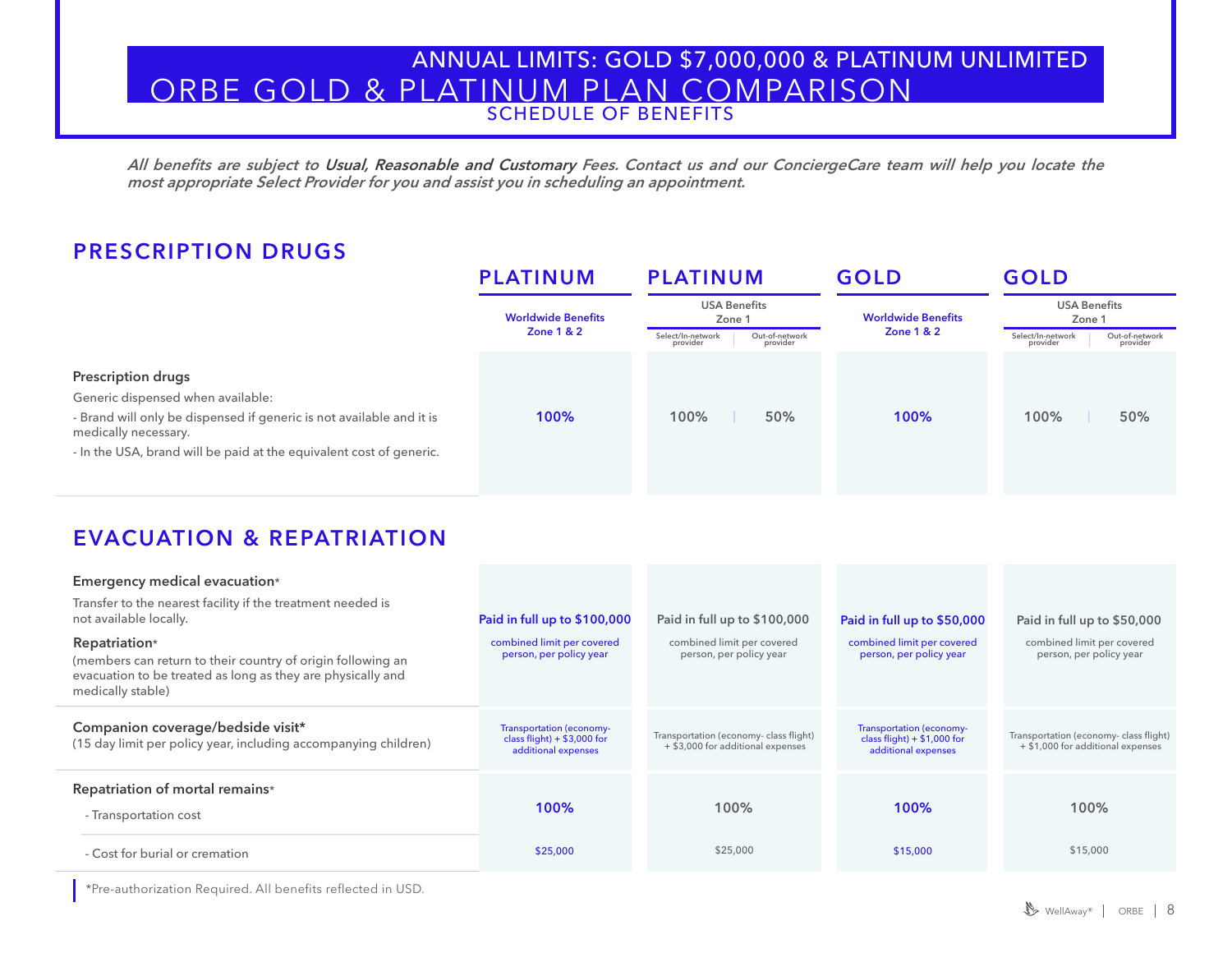**All benefits are subject to Usual, Reasonable and Customary Fees. Contact us and our ConciergeCare team will help you locate the most appropriate Select Provider for you and assist you in scheduling an appointment.**

#### **Optional Coverage**

| <b>MATERNITY CARE AND</b>                                                           | <b>PLATINUM</b>           | <b>PLATINUM</b>                                             | <b>GOLD</b>               | <b>GOLD</b>                                                 |  |
|-------------------------------------------------------------------------------------|---------------------------|-------------------------------------------------------------|---------------------------|-------------------------------------------------------------|--|
| <b>BIRTH BENEFITS*</b> (optional)<br>(subject to 10 month waiting period)           | <b>Worldwide Benefits</b> | <b>USA Benefits</b><br>Zone 1                               | <b>Worldwide Benefits</b> | <b>USA Benefits</b><br>Zone 1                               |  |
|                                                                                     | <b>Zone 1 &amp; 2</b>     | Out-of-network<br>provider<br>Select/In-network<br>provider | <b>Zone 1 &amp; 2</b>     | Out-of-network<br>provider<br>Select/In-network<br>provider |  |
| <b>Maternity Care</b><br>(includes hospital, obstetrician and anesthesiologist)     | 100%<br>up to \$15,000    | 100%<br>50%<br>up to \$15,000                               | 100%<br>up to \$10,000    | 50%<br>100%<br>up to \$10,000                               |  |
| <b>Complications of pregnancy</b><br>(mother only)                                  | 100%<br>up to \$50,000    | 100%<br>50%<br>up to \$50,000                               | 100%<br>up to \$15,000    | 100%<br>50%<br>up to \$15,000                               |  |
| Non-healthy newborn infant care<br>(baby must be added to the policy)               | 100%<br>up to \$50,000    | 100%<br>50%<br>up to \$50,000                               | 100%<br>up to \$15,000    | 100%<br>50%<br>up to \$15,000                               |  |
| <b>Congenital conditions</b><br>(baby must be added to the policy)                  | 100%<br>up to \$150,000   | 100%<br>50%<br>up to \$150,000                              | 100%<br>up to \$50,000    | 100%<br>50%<br>up to \$50,000                               |  |
| <b>DENTAL AND VISION COVERAGE (optional)</b>                                        |                           |                                                             |                           |                                                             |  |
| Dental & vision benefits are offered a package and may not be purchased separately. |                           |                                                             | FIRST YEAR SECOND YEAR    | <b>THIRD YEAR</b>                                           |  |

| Maximum benefit               | \$3,500 per policy year | <b>Basic</b><br>(routine)                                                                                                       | 65%  | 80%  | 90%  |
|-------------------------------|-------------------------|---------------------------------------------------------------------------------------------------------------------------------|------|------|------|
| <b>Deductible</b>             | \$100 lifetime          | <b>Major restorative</b>                                                                                                        | 25%  | 50%  | 65%  |
|                               |                         | <b>Preventive</b><br>(exams & cleanings, 2 per year)                                                                            | 100% | 100% | 100% |
| $\mathbf{v}$ and $\mathbf{v}$ |                         | Orthodontic treatment<br>(covered for children under the age of 19 - \$1,200 lifetime<br>maximum per child, \$600 annual limit) | 10%  | 25%  | 50%  |

**Vision care**

| (vision subject to 6 month waiting period)                                                         |                     |  |  |
|----------------------------------------------------------------------------------------------------|---------------------|--|--|
| Routine vision exam<br>(one vision exam per year - includes<br>any fees for contact lens fittings) | \$75<br>$$10$ copay |  |  |

| Lenses<br>(single vision, bifocal, trifocal)      | Paid in full up to \$200<br>(limited to one every 24 months) |
|---------------------------------------------------|--------------------------------------------------------------|
| <b>Frames</b><br>(limited to one per policy year) | Paid in full up to \$225                                     |
| <b>Contact lenses</b><br>(in lieu of frames)      | Paid in full up to \$225                                     |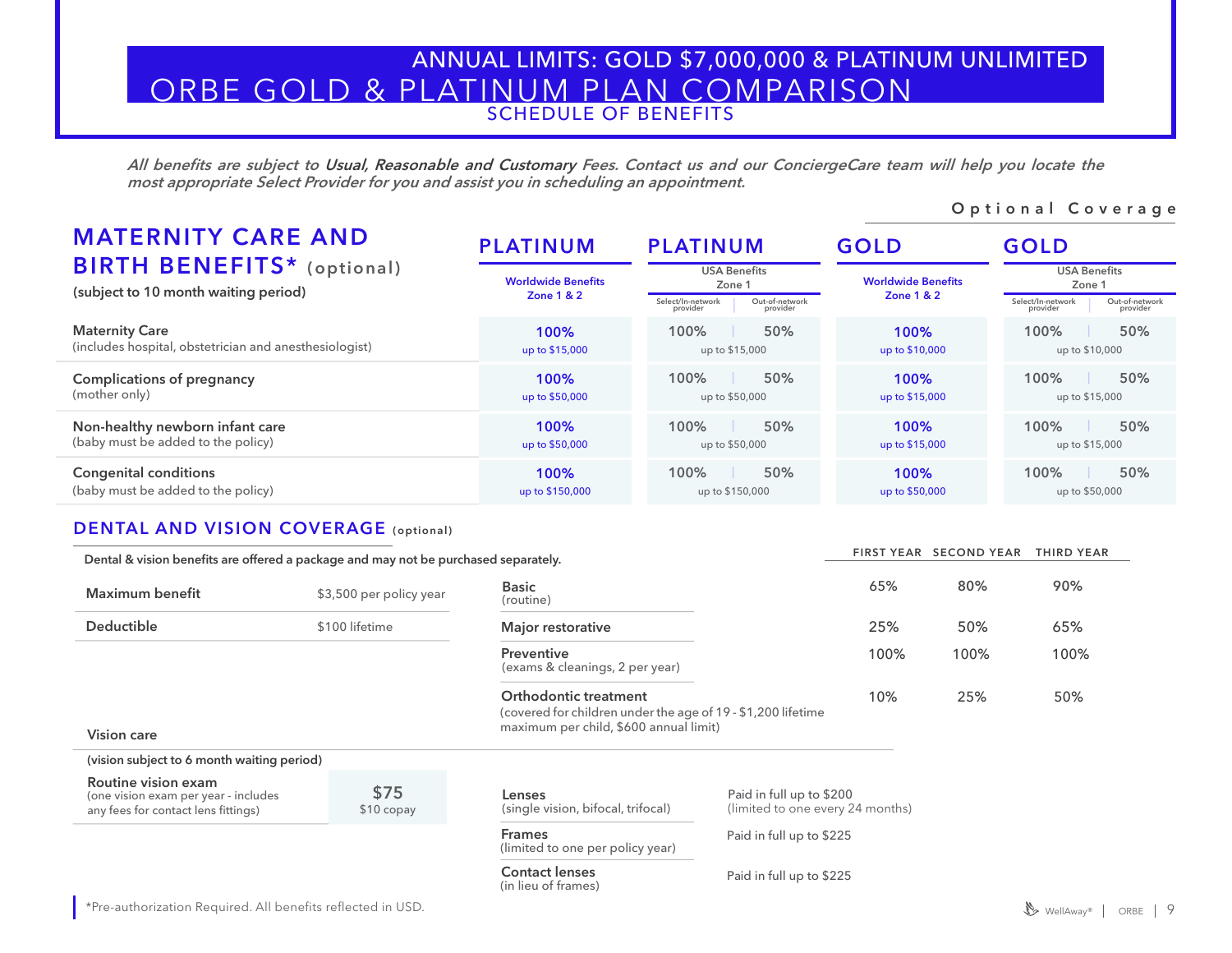

This material is provided for informational purposes only and is subject to change. The information contained in this schedule of benefits does and will not affect, modify or supersede in any way the policy terms and conditions. This document shall not bind WellAway Limited or require WellAway Limited to offer or write any insurance at any particular rate or to any particular group or individual. The actual premium and benefits are governed by your policy documents. All benefits are subject to exclusions and limitations. To ensure you have all the information you need before purchasing one of our products, we recommend you consult with your independent medical, legal and/or tax advisors.

If you decide to purchase a WellAway product, you will be provided with a member package that contains a complete description of benefits, conditions, limitations and exclusions of coverage. Products and services may not be available in all jurisdictions and are expressly excluded where prohibited by applicable law.

The contents of this material are the exclusive intellectual property of WellAway Limited. No reproduction, changes or copying is possible without the consent of WellAway Limited. The WellAway name, brand and logos are the registered marks of WellAway Limited and WellAway SA, Hamilton, Bermuda.